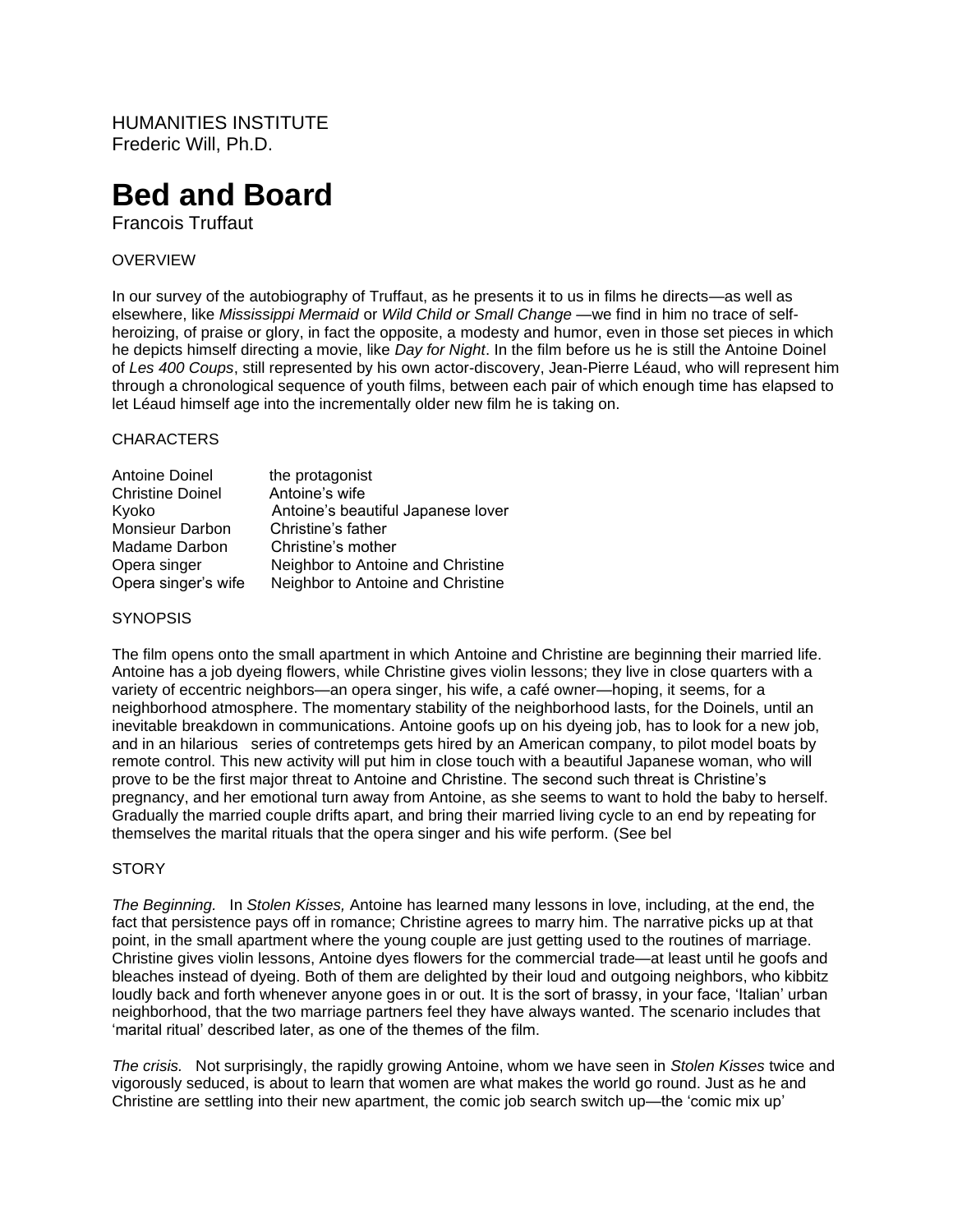included ahead under Themes—takes place, and Antoine has started down the long road into an affair which will start to tear apart his marriage. In the midst of this crisis, of course, Christine will give birth to a child—which might seem to offer promise for curing a break up, but which in the present case seems, at least temporarily, to have driven the lady into a private, rejective depression.

*The resolution.* The marriage is intact. Christine's first reaction to Antoine's adultery was savage: when he returned to the flat he found her confronting him quite savagely as a geisha, at an altar ready to sacrifice her victim. However, Christine began to shape a life of her own, the couple stuck it out in the flat, and the 'neighborhood' atmosphere they valued came to their support. Remember the 'marital ritual' scene the singer and his wife performed? Antoine and Christine used to watch that scenario with amusement and disbelief. What could better have topped off the present film than to see the singer and his wife standing at their front door, and watching, roaring with laughter, as Antoine paces angrily outside his front door he's waiting for Christine to get dressed—then in exasperation grabbing her coat and purse, and tossing them before him down the stairwell, as he charges out. The singer's wife, observing the scene from her own door, expostulates 'now they're truly in love.' And they are.

#### , **THEMES**

*Transience* Great literature—*War and Peace,* Shakespeare's work taken as a whole, Dante's *Comedy*—help us to experience and evaluate the whole of human experience. They help us to feel the finitude of the individual in the enormousness of the creation. Truffaut and his films, while aspiring to no similarly great vision of the human condition, place us effectively within at least the limits of the human condition. Truffaut can watch us watching Antoine develop, one move and human stage at a time. He can give us the experience of the transitory, and do so with some of that 'divine humor' Homer attributes to the gods, who have the privilege both of universal awe and universal doubt.

*Marriage* The neighbors of Antoine and Christine are a middle-aged opera singer and his wife. We have made that clear. They have a ritual, which comes to function throughout the narrative. The singer, dressed in tux and ready to perform on stage, steps out in front of his third-floor flat, and paces up and down impatiently, waiting for his wife, who is 'always late'; after a couple of minutes, the singer picks up his wife's purse, which is beside him on the stairs, throws it down the stairwell, and storms down the stairs. This act of make believe fury triggers his wife's instant response; she races out the door, and scrambles to keep up with her husband, as he bustles onto the street level.

*Extra-marital Affair* Antoine happens to recover the necklace of a beautiful Japanese girl, and takes it to her house. She invites him in, they become lovers, and eventually Christine finds out. She goes her own way. They will rediscover each other later. Antoine and the Japanese girl will tire of one another. She will tell him to 'drop dead.' The affair is about to be forgotten.

*Neighborhood* Antoine resented the small confined apartment in which he was brought up (not to mention the lack of familiar warmth around his step dad and mom.) Open alleyways, kids running this way and that, dogs barking—all this went into establishing the neighborhood feel Antoine wants.

*Comedy* Comic, even slapstick, themes make their ways through this film. We have noted the ritual *stich* of the opera singer and wife, and should add the comic episode that first leads to a hook up with the beautiful Kyoko. Antoine is sitting in a three chair queue outside the office of an employment agency. A sallow chap with a letter in hand is first in the queue. A secretary emerges from the Agency, takes the letter from the chap, and returns to the office, remarking that 'it will be just a minute.' At that point, the sallow guy steps into the men's; at just that moment another girl emerges from the office, assumes the letter had been from the one person remaining in the queue, and asks Antoine to come in. He enters, quickly sees the advantage of pretending that he is the one about whom the (extremely laudatory) letter has been written. The impressed office boss treats Antoine like royalty. By the end of the day, he has a good job piloting toy boats.